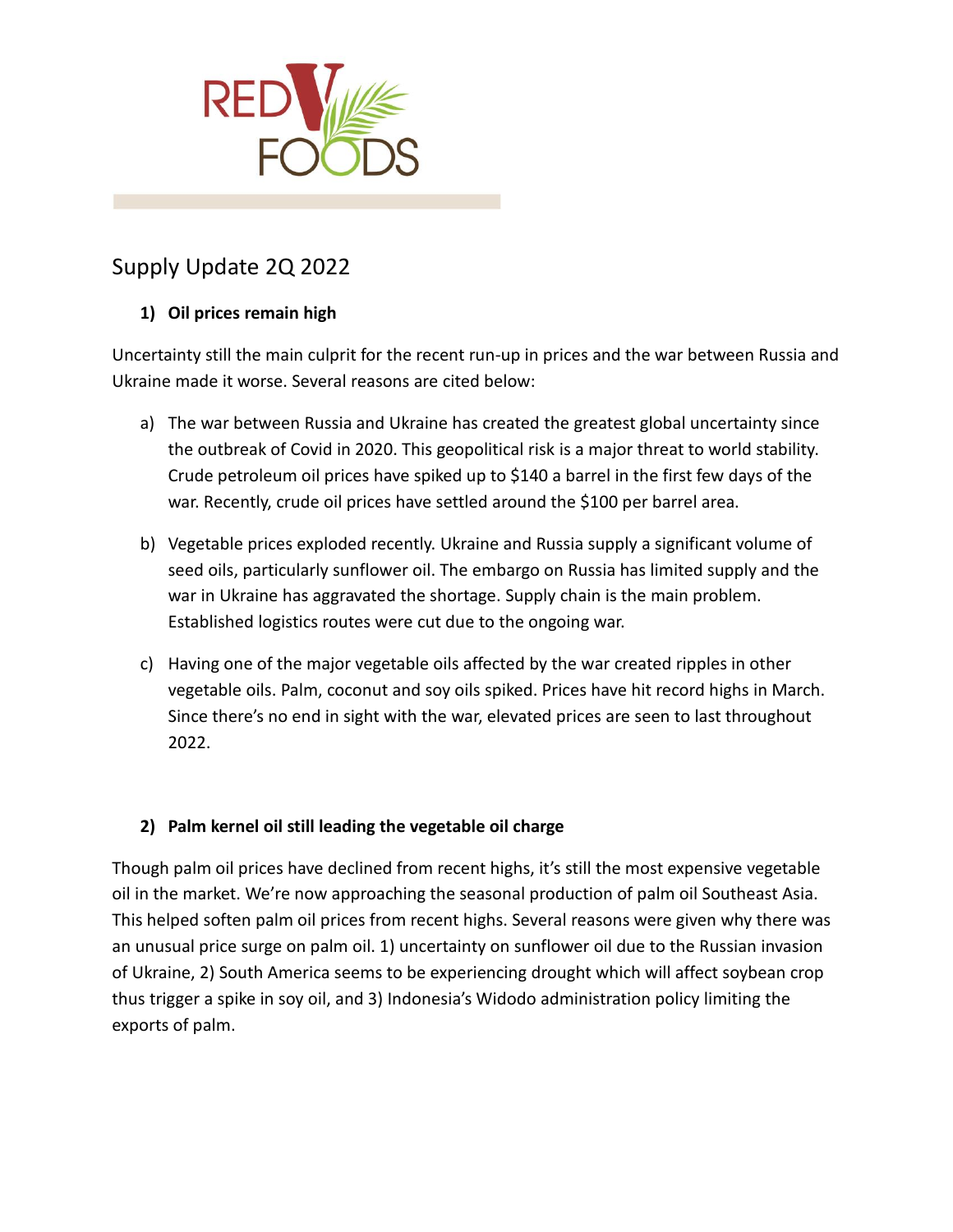

## 3) **Effects of the global shipping crisis continue to be a burden**

Expect container shipping cost to remain elevated until mid-2023. This will affect consumer prices and economists are worried about runaway inflation.

As the world continues to open, the imbalance between supply and demand has pushed container prices to sky rocket. Shipping lines are making tons of profit but most business were caught off-guard. Due to complex global supply chains, most businesses were not as quick to rebound and restock on their inventories. The sudden rush of orders has drained the container space accessibility. Logistics issues range from shipping delays to raw material availability.

Based on the global index of container shipping prices, a 40 foot container now costs \$10,000 versus approx. \$1,500 before the pandemic. With the ongoing Russia-Ukraine war, crude oil prices will remain high, thus, fuel cost will remain high. Shipping lines have more reason to keep their shipping prices high, if not higher. **(Note: The global index of container shipping prices indicate rates have increase by almost 7 times – in our case containers that pre-pandemic cost \$4500 now cost in excess of \$ 19,000)**

### **4) Vegetable oil price continue to surge.**

Palm Kernel Oil and Crude Coconut Oil have broken previous highs in 2011. Prices broke the \$2,000 per MT levels and are staying in that area. This breakout has surpassed the 1H of 2011 where prices were at record levels at that time. As reported previously, there's a huge similarity in patterns. The run up in Q3 2008 lasted until Q3 2011. That's 12 consecutive quarter of price increases. The start of this bull run was Q2 2020. This new run is predicted to end in 2023 but may extend until 2024. We can expect vegetable oil prices to stay at elevated levels in the near future.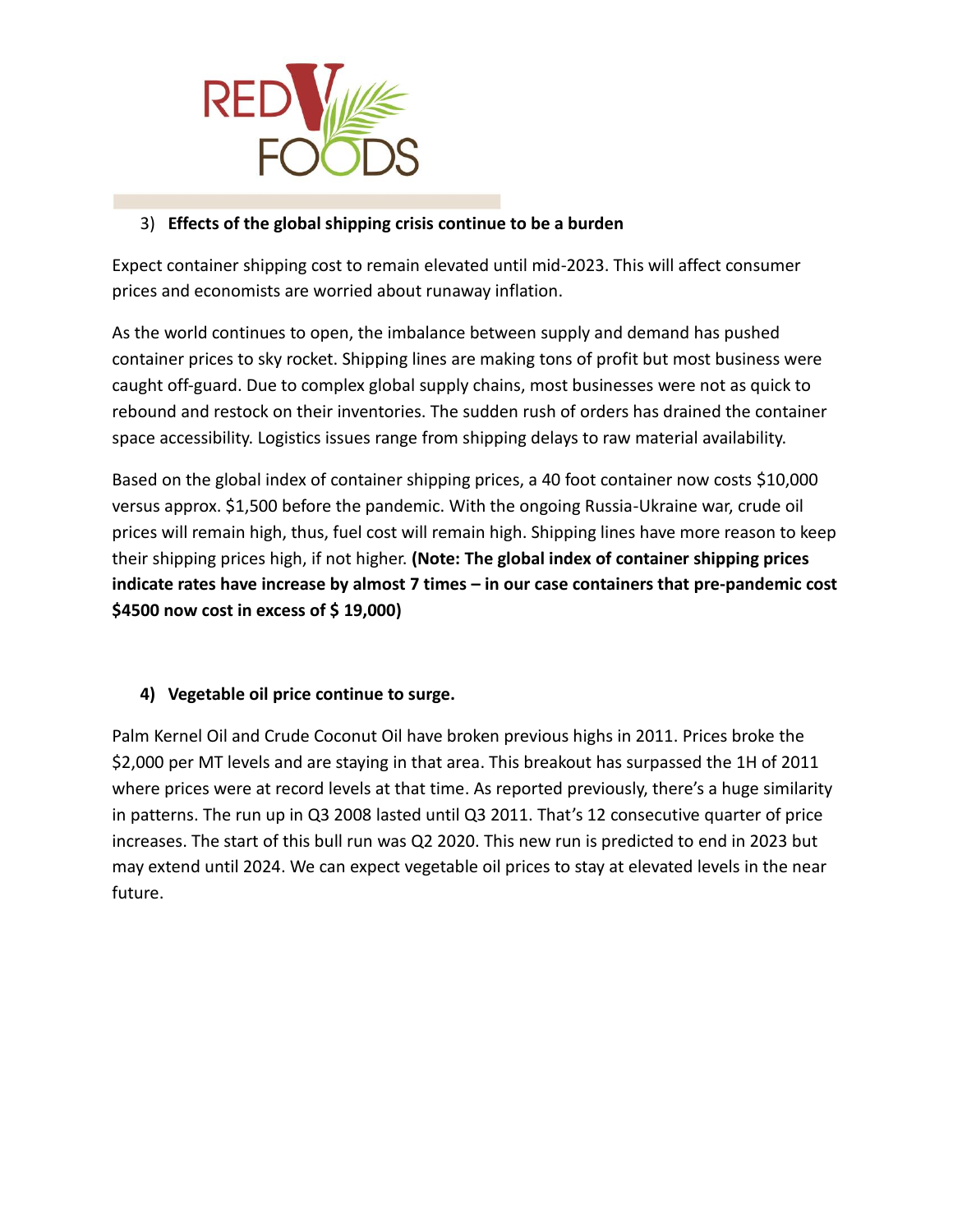



### **5) Coconut oil price has pierced thru the \$2,000 per MT mark.**

As earlier predicted, coconut oil price has kept its momentum this 2022. CNO price has surpassed its record highs in 2011. Coconut oil price briefly touched the \$2,400 per MT mark in March. As mentioned in earlier estimates, CNO price is expected to remain high in 2022. You can notice how steep the mid-term support line is. If prices do soften, prices will be supported by that line. On the other hand, the coconut oil price has broken the \$2,000 mark. And if the same momentum is kept, its anyone's guess how high the price may go.